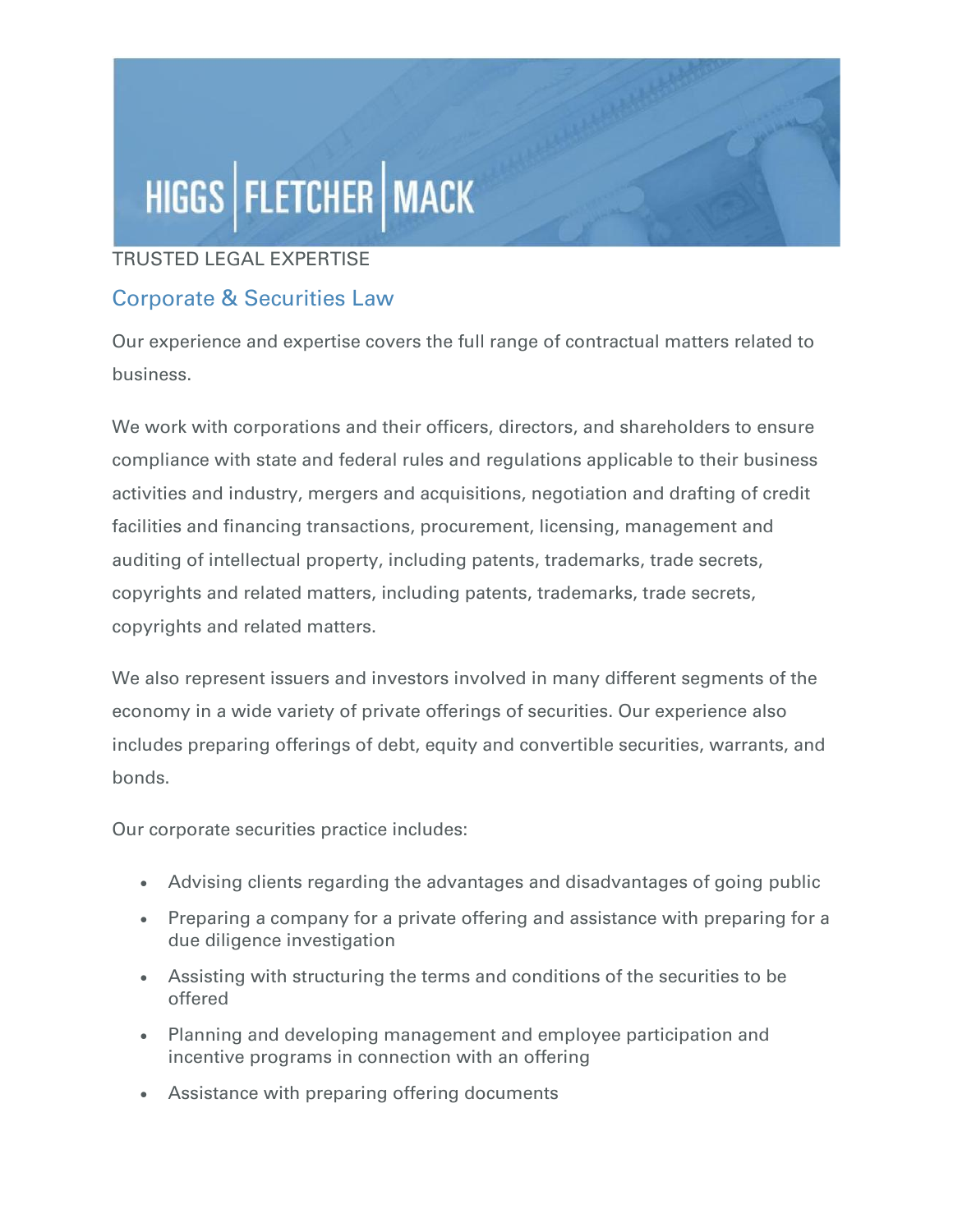- Making appropriate filings under the Securities Act of 1933 and Securities Exchange Act of 1934
- Advising clients regarding reporting requirements under the Securities Exchange Act of 1934, disclosure matters, insider trading issues, and securities enforcement matters

Our services for non-profit organizations include entity creation, applications for tax exempt status (federal and state), assistance with annual and other filing requirements, assisting organizations and their officers and directors with compliance with federal and state regulations, protection of assets, endowment funds, unrelated business income and tax-exempt bond issuances. We also assist our clients with the formation of joint ventures, strategic alliances and affiliations, and entity dissolutions.

A few representative matters include:

- A \$10 Million private placement of common stock for Internet-related issuer of stored value card
- A \$2.5 Million private placement of subordinated notes for Internet-based compliance program developer
- A \$2.5 Million private placement of convertible preferred stock for an Internetbased animated book publisher
- A \$3 Million private placement of convertible preferred stock (in two tranches) for a wireless technology company

HFM's strong international practice supports cross-border transactions with Mexico, including representing clients making inbound investments and advising United States-based clients making outbound investments.

In addition, HFM's corporate finance and securities lawyers represent professional entertainers and athletes, including professional race car drivers and motorcycle racers in team formation, team contracts, sponsorship contracts, licensing transactions and book publication agreements. The Firm also represent broadcast personalities in contract negotiations, including agreements with agents.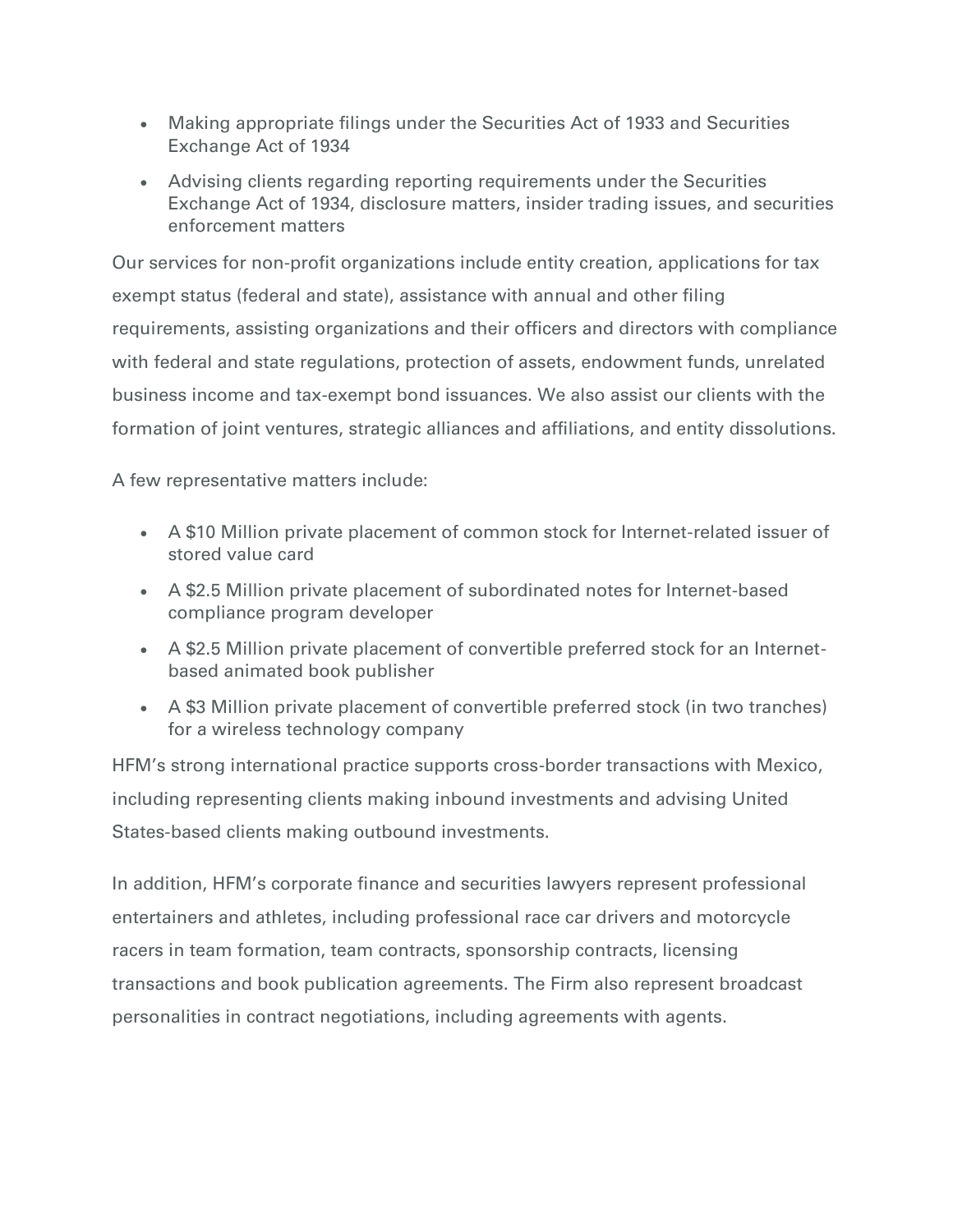## Corporate & Securities Law







ANNA BURNETT MITCHEL B. DUBICK MARCO F. GARAVAGLIA





ANNEELISE P. GOETZ JONATHAN A. GRISSOM KENNETH C. JONES







JOSHUA P KATZ S. DOUGLAS KERNER REGINA KNOLL